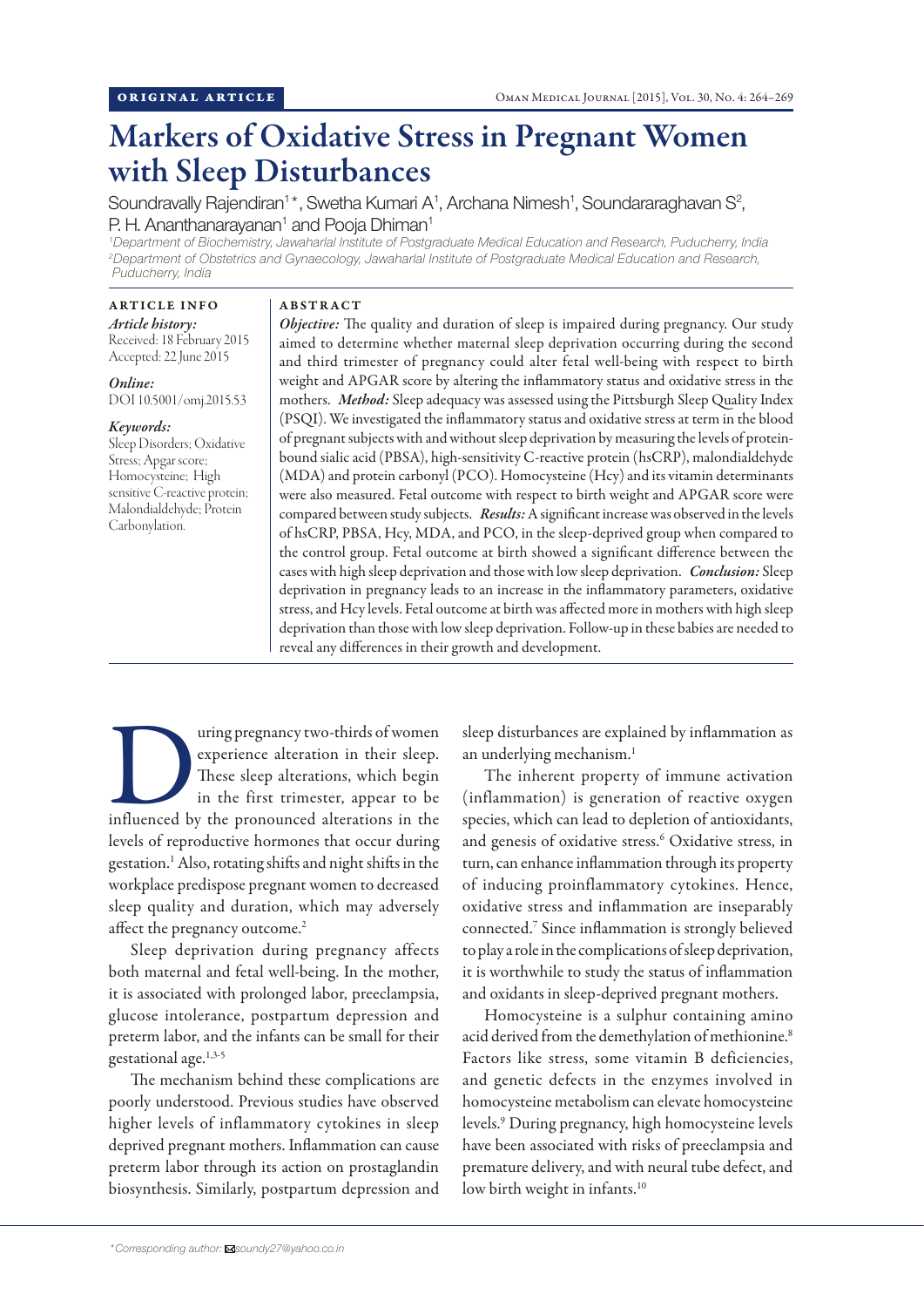For the first time, we aimed to study whether maternal sleep deprivation occurring during the second and third trimester of pregnancy could alter fetal well-being, including birth weight and APGAR score, by altering inflammatory status, oxidative stress, and homocysteine levels.

# METHODS

This study was conducted in the Department of Biochemistry, Jawaharlal Institute of Postgraduate Medical Education and Research, Puducherry, India, in collaboration with the Department of Obstetrics and Gynaecology and was approved by the Institute Research Council and Institute Ethics Committee. Sleep deprivation was assessed using the Pittsburgh Sleep Quality Index (PSQI) score, which assesses sleep quality over a month. It consists of 19 self-rated questions and five questions rated by the subjects bed partner or room-mate. The latter questions are not included in the scoring. The 19 self-rated questions assess sleep quality, latency, duration, and the frequency and severity of sleep related problems. These questions are divided into seven components, each weighted equally on a score of zero to three. Total score ranged from zero to 21 and the higher the score, the worse the sleep. The study included two groups of pregnant women in their second or third trimester, the cases who were sleep deprived  $(n=30)$  and the control group  $(n=38)$ who had adequate sleep. Pregnant women who had complications in pregnancy and neuropsychiatric disorders were excluded from the study. After taking a written informed consent, 4ml of venous blood samples were collected from the study subjects at the time of admission before the onset of labor. Fetal birth weight and APGAR score were noted at the time of delivery.

The levels of protein-bound sialic acid (PBSA), high-sensitivity C-reactive protein (hsCRP), malondialdehyde (MDA), protein carbonyl (PCO), vitamin B12, and folic acid in maternal serum were measured. Homocysteine levels were estimated in plasma. The PBSA of serum was measured by Aminoff 's method based on the principle of colorimetry. Serum hsCRP levels were estimated by ELISA using a commercial kit (Diagnostic Biochem Canada Inc., Canada). Serum MDA were estimated by thiobarbituric acid by Sotah's method using spectrophotometry. Serum PCO was measured

| Table 1: Characteristics of the studied population. |  |
|-----------------------------------------------------|--|
|-----------------------------------------------------|--|

| <b>Variables</b>           | Control<br>group | Case group     | $p$ -value |
|----------------------------|------------------|----------------|------------|
| Age (years)                | $26.5 + 2.1$     | $27.5 + 4.0$   | 0.925      |
| Weight (kg)                | $56.1 + 3.8$     | $55 + 8$       | 0.757      |
| Gestational age<br>(weeks) | $35.2 + 4.1$     | $34.1 + 3.4$   | 0.757      |
| Hemoglobin                 | $9.6 + 1.5$      | $10.4 + 2.4$   | 0.802      |
| PSQI score                 | $2.8 + 1.4$      | $17.9 \pm 2.4$ | 0.000      |

*PSQI: Pittsburgh Sleep Quality Index.* 

using Levine's method modified by Chakroborthy using spectrophotometry. Homocysteine, folate, and vitamin B12 levels were assayed in chemiluminescence (ADVIA Centaur, Siemens, Japan) by direct competitive immunoassay.

Results were expressed as the mean±standard deviation (SD). The comparison between the case and the control group was done using the Student's *t*-test and Mann-Whitney U tests for parametric and nonparametric data, respectively. Correlation analysis was done using Pearson's correlation coefficient. A *p*-value <0.050 was considered significant.

## RESULTS

The study groups were matched for gestational age. There was no significant difference in the age, weight, and hemoglobin between the case and control groups [Table 1]. Sleep deprived pregnant women had high

Table 2: Inflammatory and oxidative stress marker levels in sleep-deprived pregnant women (case group) and those who had adequate sleep (control group).

| <b>Variables</b>                                 | Control<br>group    | Case group        | $p$ -value* |
|--------------------------------------------------|---------------------|-------------------|-------------|
| hsCRP<br>(ng/mL)                                 | $3697.5 \pm 3508.8$ | $5520.8 + 3708.3$ | 0.042       |
| <b>MDA</b><br>$(\mu \text{mol/L})$               | $4.1 + 1.2$         | $6.1 \pm 1.8$     | 0.001       |
| Protein<br>carbonyls<br>(nmol/mg)<br>of protein) | $3.1 + 1.1$         | $6.5 + 3.1$       | 0.000       |
| <b>PBSA</b><br>$(g/mg \text{ of }$<br>protein)   | $3.2 + 0.8$         | $3.8 + 0.8$       | 0.004       |

\**p<0.050 when compared with pregnant women with adequate sleep using Student's t-test and Mann-Whitney U test for parametric and nonparametric data, respectively; hsCRP: high-sensitivity C-reactive protein; MDA: malondialdehyde; PBSA: protien bound sialic acid.*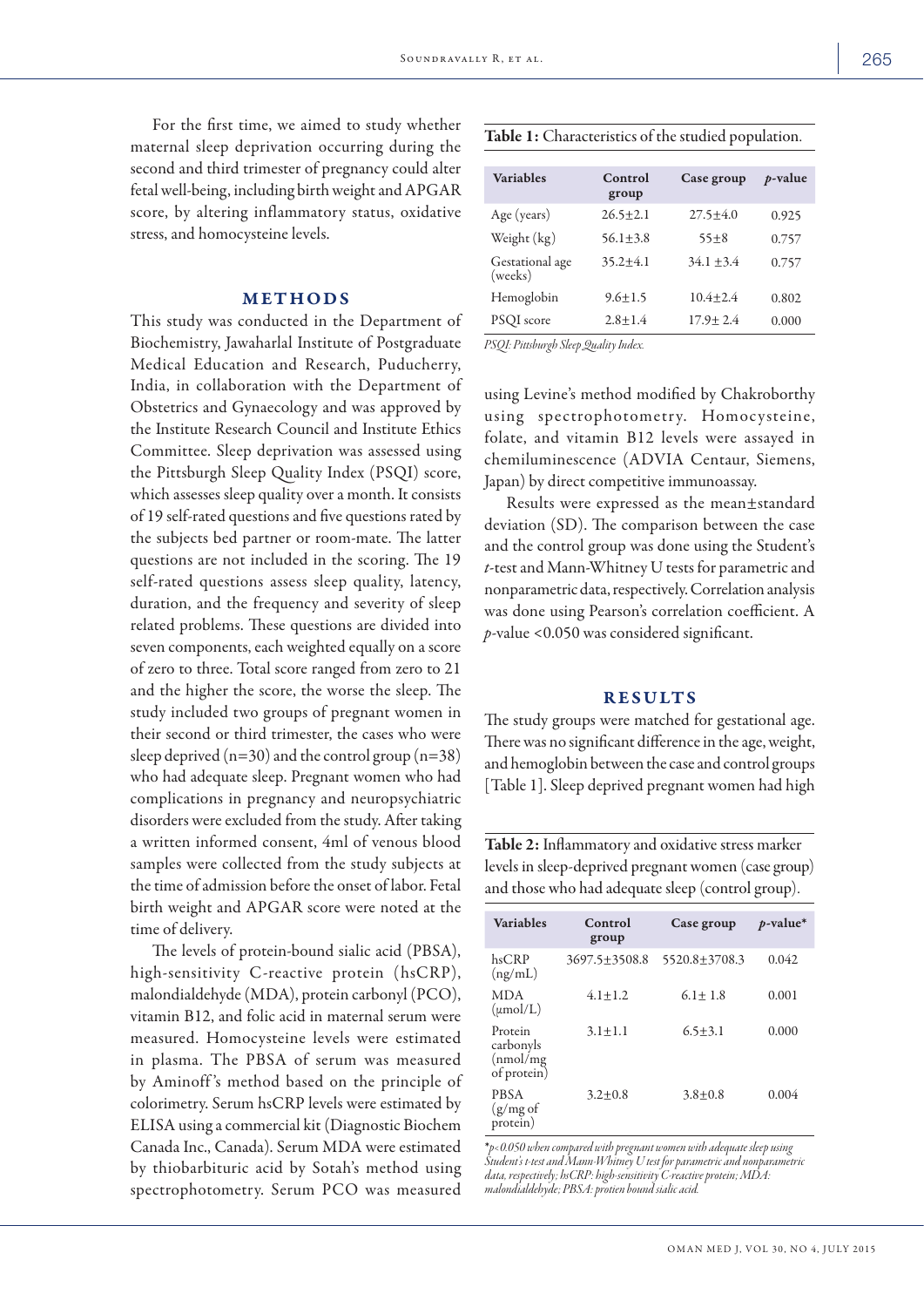Table 3: Serum levels of homocysteine and its vitamin determinants in pregnant women who were sleep deprived (case group) and who had adequate sleep (control group).

| <b>Variables</b>                     | Control<br>group $(n=38)$ | Case group<br>$(n=30)$ | $p$ -value |
|--------------------------------------|---------------------------|------------------------|------------|
| Folate<br>(ng/mL)                    | $8.2 + 6.3$               | $7.7 + 4.1$            | 0.063      |
| Vitamin B12<br>(pg/mL)               | $220.8 + 85.4$            | $219.5 + 65.4$         | 0.947      |
| Homocysteine<br>$(\mu \text{mol/L})$ | $11.1 + 2.2$              | $13.9 + 7*$            | $0.045*$   |

\**p<0.050 when compared with pregnant women with adequate sleep using Student's t-test and Mann-Whitney U test for parametric and nonparametric data, respectively.*

Table 4: Markers of fetal outcome in pregnant women who were sleep deprived (case group) and who had adequate sleep (control group).

| <b>Variables</b>  | Control<br>$group(n=38)$ | Case group<br>$(n=30)$ | <i>p</i> -value |
|-------------------|--------------------------|------------------------|-----------------|
| Preterm delivery  | $7.8\%$ (n=3)            | $6.6\%$ (n=2)          | 0.916           |
| Birth weight (kg) | $2.8 + 0.4$              | $2.7 + 0.4$            | 0.603           |
| APGAR score       | $8.3 + 0.7$              | $8.3 + 0.6$            | 0.984           |

*\*p<0.050 when compared with pregnant women with adequate sleep using Student's t-test and chi-square test for preterm delivery.*

Table 5: Oxidative stress marker levels and fetal outcomes in the subgroups of pregnant women with sleep deprivation using PSQI score (group I score <18 and group II score >18).

| <b>Variables</b>                           | Sleep deprived pregnant women<br>$(n=30)$ |                             |            |
|--------------------------------------------|-------------------------------------------|-----------------------------|------------|
|                                            | <b>Group I</b><br>$(n=14)$                | <b>Group II</b><br>$(n=16)$ | $p$ -value |
| Folate (ng/mL)                             | $4.4 + 3.8$                               | $3.8 + 4.3$                 | 0.476      |
| Vitamin B12<br>(pg/mL)                     | $222.6 + 57.0$                            | $217.0 + 74.0$              | 0.712      |
| Homocysteine<br>$(\mu \text{mol/L})$       | $13.4 + 4.3$                              | $14.3 + 9.1$                | 0.081      |
| $h$ s $CRP$ (ng/mL)                        | $6108.3 \pm 3877.0$                       | $5006.0 + 3599.0$           | 0.331      |
| Malendialdehyde<br>$(\mu \text{mol/L})$    | $5.2 \pm 1.8$                             | $6.8 + 1.4*$                | 0.001      |
| Protein carbonyls<br>(nmol/mg)<br>protein) | $6.5 + 1.1$                               | $7.8 + 3.3^*$               | 0.034      |
| $PBSA (\mu g/mg)$<br>protein)              | $3.7 + 0.71$                              | $3.8 + 0.8$                 | 0.131      |
| Birth weight (kg)                          | $2.9 + 0.4$                               | $2.6 + 0.4^*$               | 0.021      |
| APGAR score                                | $8.5 \pm 0.5$                             | $8.1 + 0.6^*$               | 0.011      |

\**p<0.050 when compared with pregnant women with low sleep deprivation using Student's t-test and Mann-Whitney U test for parametric and nonparametric data, respectively. hsCRP: high-sensitivity C-reactive protein; PBSA: protein-bound sialic acid.*



levels of hsCRP and PBSA, which was statistically significant. Lipid peroxidation and protein carbonyls were significantly higher in the case group [Table 2]. Homocysteine levels were significantly higher in sleep-deprived mothers. There was no difference in folate and vitamin B12 levels [Table 3].

Birth weight and APGAR score taken at the time of delivery were not found to be different between study subjects [Table 4]. Cases were further subgrouped depending on the mean PSQI score [Table 5]. Group I included patients with a PSQI score of less than 18 and group II with a score greater than 18. Markers of lipids and protein oxidation injury were significantly higher in group II than group I. Fetal birth weight and APGAR score were found to be lower in group II than group I.

Among the cases, lipid peroxidation exhibited a positive association with PSQI score. The levels of homocysteine correlated directly with PCO levels. PSQI score was plotted against MDA  $(r=0.610; p<0.001)$  and PCO was plotted against homocysteine levels (r=0.380; *p*=0.038) [Figure 1].

## DISCUSSION

We measured subjective sleep quality in late pregnancy using the PSQI, which has been validated and found to be useful in pregnancy research.<sup>11,12</sup> In the latter part of pregnancy women experience more sleep disturbances and potential risk factors for depressive symptoms.11 The subjective perception of sleep rather than the objective measurement is thought to predisposes women to complications associated with sleep deprivation.<sup>12</sup>

Sleep loss leads to nonspecific activation of leukocytes and a state of low grade inflammation.<sup>13</sup> In our study, we observed hsCRP and PBSA to be significantly increased in sleep-deprived pregnant women when compared to pregnant women with adequate sleep. Our results are in agreement with previous study that stated that poor sleep quality and continuity were associated with higher CRP levels during pregnancy.<sup>14</sup> Sleep loss induces an increase in inflammatory mediators through its action on activating transcription factor NF-ĸ.15 Sleep loss upregulates several proinflammatory cytokines, which in turn increases CRP levels. A study conducted by Meier-Ewert et al,<sup>16</sup> showed elevated hsCRP, a stable marker of inflammation in both acute total and short-term sleep deprivation.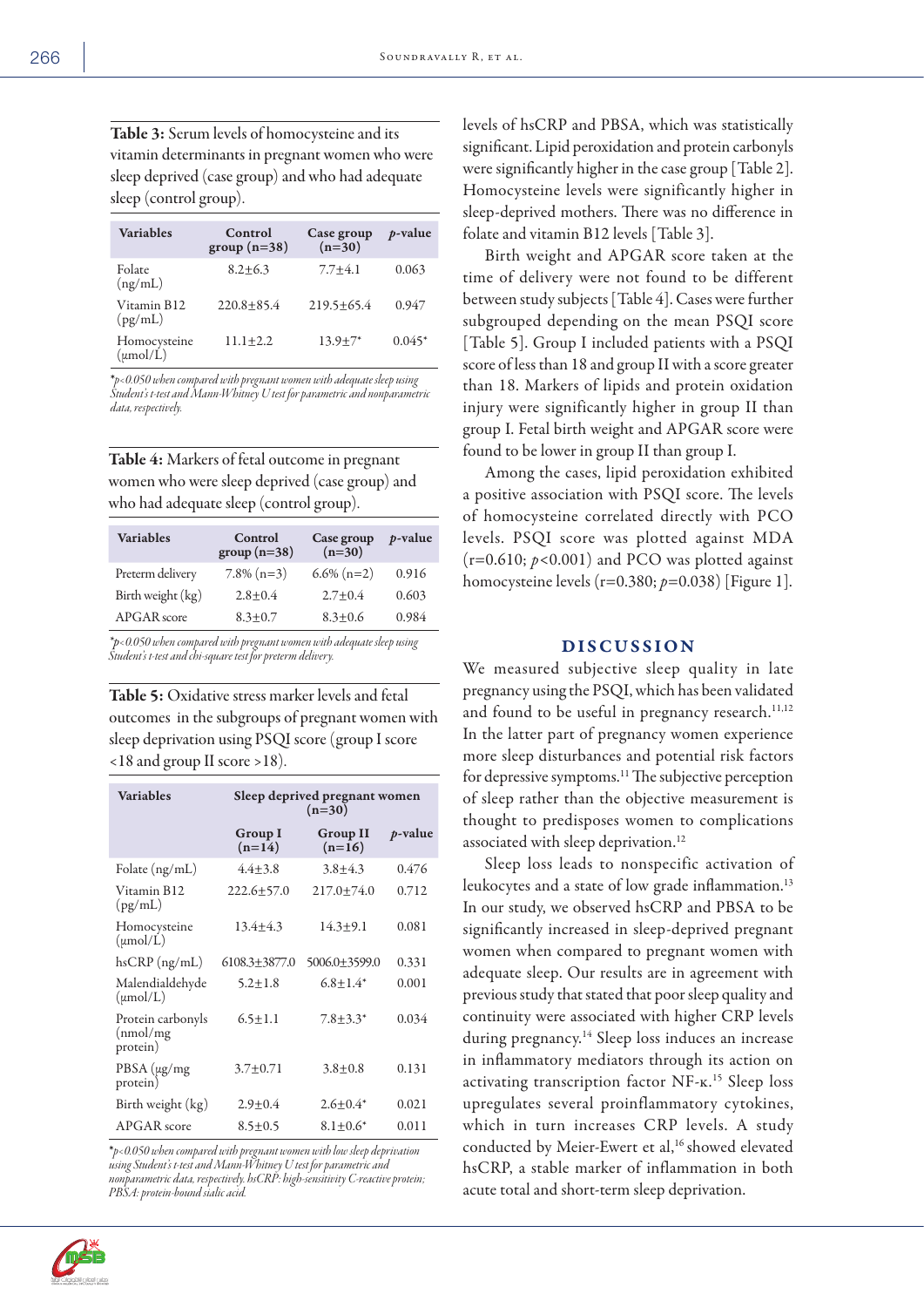

Figure 1: Association of oxidant markers to (a) PSQI score and malondialdehyde (MDA). (b) Homocysteine with protein carbonyl (PCO) in study groups.

It has been hypothesized that the brain faces an oxidative challenge when it is in a wakeful state and sleep may allow the removal of free radicals.<sup>17</sup> Hence, sleep deprivation may cause oxidative stress. The consequences of sleep deprivation seem to be mediated by biochemical factors since they are reversible with sleep. We found a significant increase in MDA in sleep-deprived pregnant women when compared to pregnant women who had adequate sleep. Since MDA is one of the major aldehydes formed after the breakdown of lipid hydroperoxides, it is considered as a good biomarker of the involvement of free radical damage in pathologies associated with oxidative stress.

Sleep apnea, a disorder with large sleep interruption, has been a focus of studies of oxidative stress in sleep disruption. One study reported increased oxidative stress in patients with sleep apnea.18 Monocyte expression of heat shock proteins, tumor necrosis factor alpha, and MDA were upregulated in subjects with sleep apnea indicating the clear evidence of sleep disturbances in induction of pro-oxidant state.19 Insomnia in postmenopausal women has been associated with increased lipid peroxidation levels.20 Additionally, in sleep deprived animal models, large variations in the levels of antioxidant defense mechanisms were reported in the brain and peripheral tissues, which had an impact on the animals psychological reactions.21-23

Sialic acid comprises of a family of acetylated derivatives of neuraminic acid, which act as acute phase proteins and elevated in numerous inflammatory conditions like diabetes, cancer, and renal diseases.24-26 We found significantly raised levels of PBSA in sleep deprived patients compared to those with adequate sleep. We also found a positive relationship between lipid peroxidation and sleep quality. Previous studies have found significant improvements in quality of sleep with supplementation of natural antioxidants.<sup>27,28</sup> The Therapeutic administration of melatonin in sleep deprivation has been explored.29,30 One of the mechanisms by which it improves sleep is by its partial inhibitory action on the expression of NF-ĸ thereby alleviating the chronic inflammation and oxidative stress.31,32

Direct damage to proteins or chemical modification of amino acids in proteins during oxidative stress and glycoxidation can give rise to protein carbonyls, which may serve as biomarkers for general oxidative stress. Using the presence of carbonyl groups as the evidence of protein oxidation, it was established that protein oxidation was associated with oxidative stress and a number of diseases.33 To our knowledge, we are the first to estimate the level of carbonylation of plasma proteins in sleep-deprived pregnant women and we found them to be significantly high. Ramanathan and Siegel<sup>34</sup> studied the interaction between sleep deprivation and hypoxia in a rat model and measured the levels of protein carbonyls as marker of protein oxidation. They concluded that in the presence of hypoxia short-term insomnia may be an adaptive reaction to prevent oxidative stress.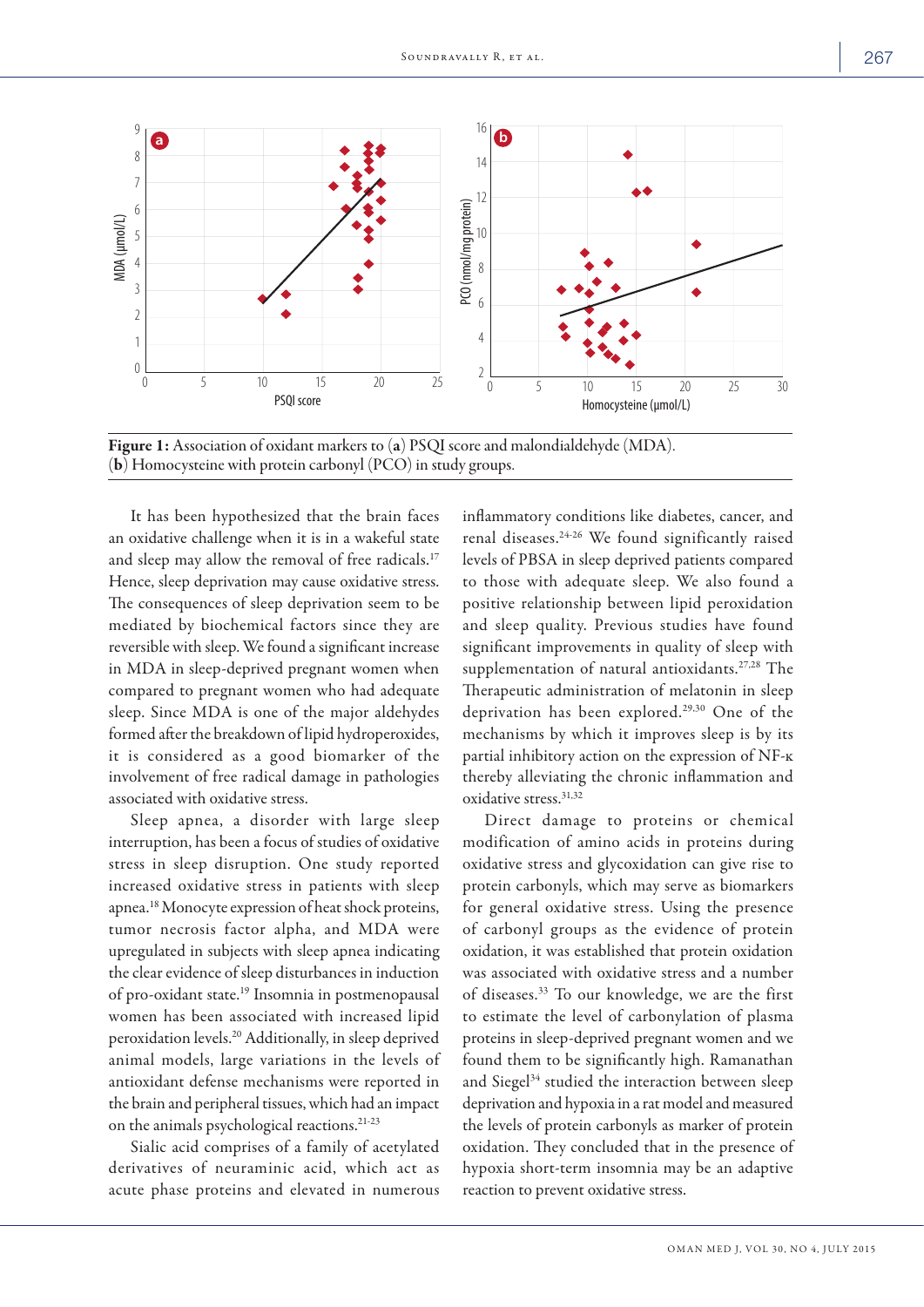A study by Martins et al,<sup>35</sup> reported hyperhomocystenemia in bus drivers working on a shift basis. The severity of sleep disruption was strongly associated with homocysteine levels in ischemic stroke patients with obstructive sleep apnea.36 Our study showed significantly higher homocysteine concentrations in sleep-deprived pregnant women compared to the control group in spite of normal folate and B12 status. Although elevated plasma total homocysteine concentration is a sensitive marker of folate/vitamin B12 status, our study suggests that it does not hold true in the case of pregnant women. This may be because pregnant women are supplemented with folate and B12 throughout pregnancy. Hyperhomocysteinemia in cases without signs of folate or vitamin B12 deficiency may be the consequence of stress induced by sleep disturbances during pregnancy. However, levels of methylmalonic acid, the sensitive marker of vitamin B12 and other homocysteine vitamin determinants, were not measured in this study.

Our study showed a significant positive correlation of homocysteine with PCO. Homocysteine is oxidised readily and during the process it promotes oxidative stress via reactive oxygen species (ROS) generation.<sup>37</sup> The additional carbon in the homocysteine side chain permits it to exist as a thiolactone, which reacts with the Lys residues to form isopeptide bonds. Homocystamides render proteins more prone to oxidation forming PCO.38 In the study conducted in elderly patients with obstructive sleep apnea syndrome, the degree of oxidative stress associated positively with the homocysteine levels.39

We hypothesised that the increased inflammation, oxidative stress, and homocysteine levels in sleepdeprived pregnant women would have a negative impact on the fetal outcome. However, the birth weight and APGAR scores of the newborns of sleepdeprived mothers showed no significant difference when compared to the newborns of mothers with adequate sleep. Comparison of subgroups of the cases with sleep deprivation showed high oxidation markers and low APGAR and birth weight in mothers with high sleep deprivation than in mothers with low sleep deprivation. It has been speculated that sleep-disordered breathing during pregnancy can induce intermittent hypoxia, which may potentiate placental ischemia, precipitating oxidative stress, and endothelial activation. A

short period of maternal hypoxia can decrease the fetal heart rate and breathing.<sup>40</sup> In this framework, previous data suggest that maternal sleep deprivation is one of the independent risk factors for intrauterine growth restriction and small for gestational age infants. $41,42$  Franklin and colleagues<sup>43</sup> reported higher incidence of small for gestational age infants in snorers. However, studies by Loube et al,<sup>44</sup> and Hedman et al,<sup>45</sup> did not find a significant difference in birth weight and APGAR scores between snorers and nonsnorers. Another complication of sleep deprivation is preterm labor.<sup>46</sup> We did not find any difference in the incidence of preterm labor among cases, which could be due to the small sample size. A larger sample size may have helped in stratifying groups with sleep disturbances. Polysomnagraphic recording of study subjects would also have thrown a better light on the objective details of sleep. The lack of follow-up after delivery to check the status of the sleep pattern in the study group and the well-being of newborn was also a limitation of this study.

## **CONCLUSION**

Since sleep disturbances during pregnancy showed a significant increase in inflammatory status, oxidative stress, and homocysteine levels, and a negative impact on fetal well-being, sleep relaxing exercises could be considered by women during pregnancy.

#### *Disclosure*

The authors declared no conflicts of interest. No funding was received for this study.

### references

- 1. Chang JJ, Pien GW, Duntley SP, Macones GA. Sleep deprivation during pregnancy and maternal and fetal outcomes: is there a relationship? Sleep Med Rev 2010 Apr;14(2):107-114.
- 2. Bonzini M, Palmer KT, Coggon D, Carugno M, Cromi A, Ferrario MM. Shift work and pregnancy outcomes: a systematic review with meta-analysis of currently available epidemiological studies. BJOG 2011 Nov;118(12):1429- 1437.
- 3. Abeysena C, Jayawardana P. Sleep deprivation, physical activity and low income are risk factors for inadequate weight gain during pregnancy: a cohort study. J Obstet Gynaecol Res 2011 Jul;37(7):734-740.
- 4. Micheli K, Komninos I, Bagkeris E, Roumeliotaki T, Koutis A, Kogevinas M, et al. Sleep patterns in late pregnancy and risk of preterm birth and fetal growth restriction. Epidemiology 2011 Sep;22(5):738-744.
- 5. Williams MA, Miller RS, Qiu C, Cripe SM, Gelaye B, Enquobahrie D. Associations of early pregnancy sleep duration with trimester-specific blood pressures and hypertensive disorders in pregnancy. Sleep 2010 Oct;33(10):1363-1371.